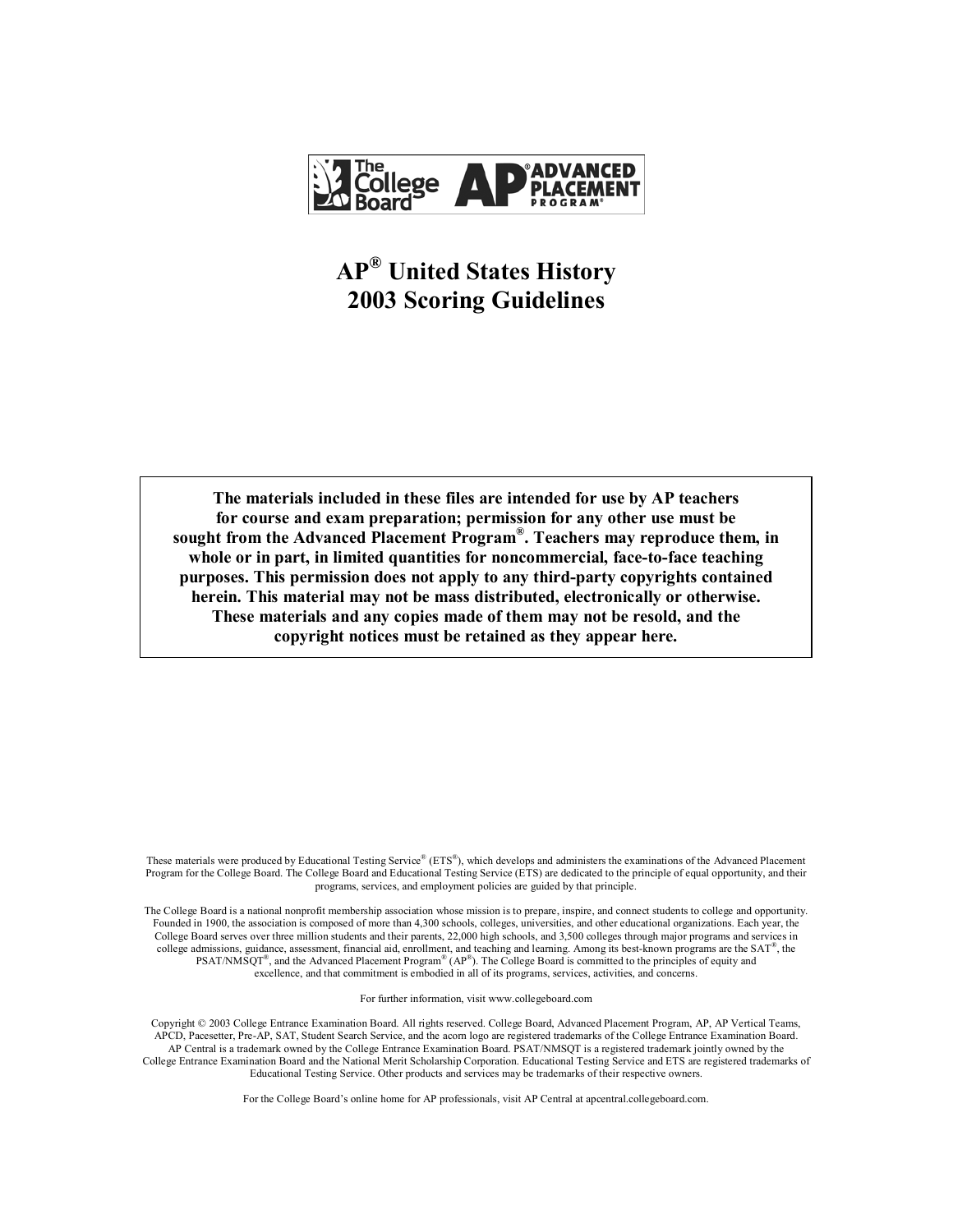# **Question 1**

1. Analyze the responses of Franklin D. Roosevelt's administration to the problems of the Great Depression. How effective were these responses? How did they change the role of the federal government?

Use the following documents and your knowledge of the period 1929-1941 to construct your essay.

#### **The 8-9 Essay:**

- contains a well-developed thesis that addresses the effectiveness of the Roosevelt administration's responses to the problems of the Great Depression and how these responses changed the role of the federal government.
- presents a strong analysis of several responses to the problems of the Great Depression, evaluates their effectiveness and discusses changes in the role of the federal government.
- uses effectively a substantial number of documents.
- supports thesis with substantial and relevant outside information.
- may contain minor errors.
- is clearly organized and well written.

#### **The 5-7 Essay:**

- contains a thesis that identifies the effectiveness of the Roosevelt administration's responses to the problems of the Great Depression and provides some connection to the changing role of the federal government.
- states some responses to the problems of the Great Depression with limited analysis of their effectiveness, and with some connection to the changing role of the federal government.
- uses effectively some documents.
- supports thesis with some outside information.
- may have errors that do not seriously detract from the quality of the essay.
- shows acceptable organization and writing; language errors do not interfere with the comprehension of the essay.

#### **The 2-4 Essay:**

- contains a limited or undeveloped thesis.
- responds to the question in a general manner; simplistic treatment of responses to the problems of the Great Depression, and/or simplistic presentation on the changing role of the federal government.
- merely refers to, quotes, or briefly cites documents.
- contains little outside information or information that is inaccurate or irrelevant.
- may have major errors.
- may be poorly organized and/or written.

#### **The 0-1 Essay:**

- lacks a thesis or simply restates the question.
- demonstrates an incompetent or inappropriate response.
- has little or no understanding of the documents, or ignores them completely.
- has substantial factual errors.
- is poorly organized, and/or poorly written.

#### **The – Essay:**

is completely off topic or blank.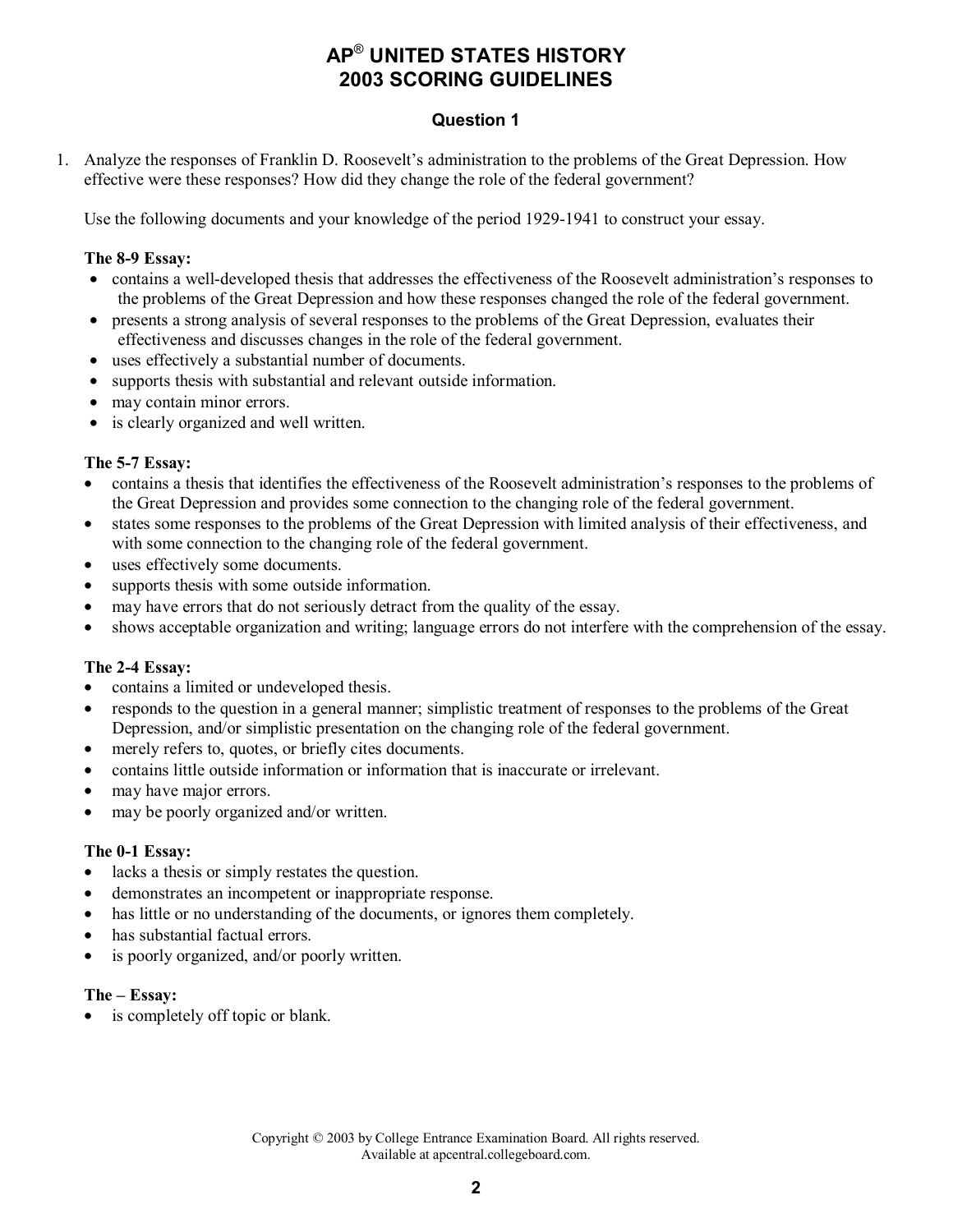# **Question 1 (cont'd)**

#### **Document Information and Inferences**

#### **Document A: Meridel Lesueur,** *New Masses***, January, 1932**

#### *Document Information:*

- Many women are unemployed
- Some forms of assistance are available
- Fewer women than men seek assistance
- Probably as many women suffer from poverty as men

# *Document Inferences:*

- Women seem invisible in the Great Depression
- Lack of attention to concerns of unemployed and poor women
- Pre-New Deal assistance to unemployed and poor was not sufficient
- Highlights urban unemployment

# **Document B: Letter to Senator Robert Wagner, March 7, 1934**

## *Document Information:*

- Fear of growing government power
- Current policies promote socialism and communism
- Current policies discourage business growth
- Government supports labor's demands
- Growing government involvement will be harmful to society

## *Document Inferences:*

- Opposes New Deal policies and increased power of the federal government
- Favors less government interference in the economy
- The business community can respond to economic problems better than the government
- Opposes the National Recovery Administration

## **Document C: Cartoon,** *The Evening Star* **(Washington, D.C.), April 26, 1934**

## *Document Information:*

- New Deal represents change, but not revolutionary change
- Depicts development of the New Deal as a natural progression
- New Deal established an abundance of federal agencies

## *Document Inferences:*

- Cartoonist supportive of New Deal
- The role of the federal government was expanded
- Roosevelt tries to appease New Deal critics
- A "brains trust" of academics played a leading role in the New Deal

#### **Document D: William Lloyd Garrison, Jr., "The Hand of Improvidence,"**  *The Nation***, November 14, 1934**

## *Document Information*:

- New Deal was both a set of ideas and diverse programs
- Some New Deal programs were at odds with others
- Significant increase in national debt to support New Deal programs
- Growth of the federal bureaucracy
- New Deal programs also reflected Keynesian economic theory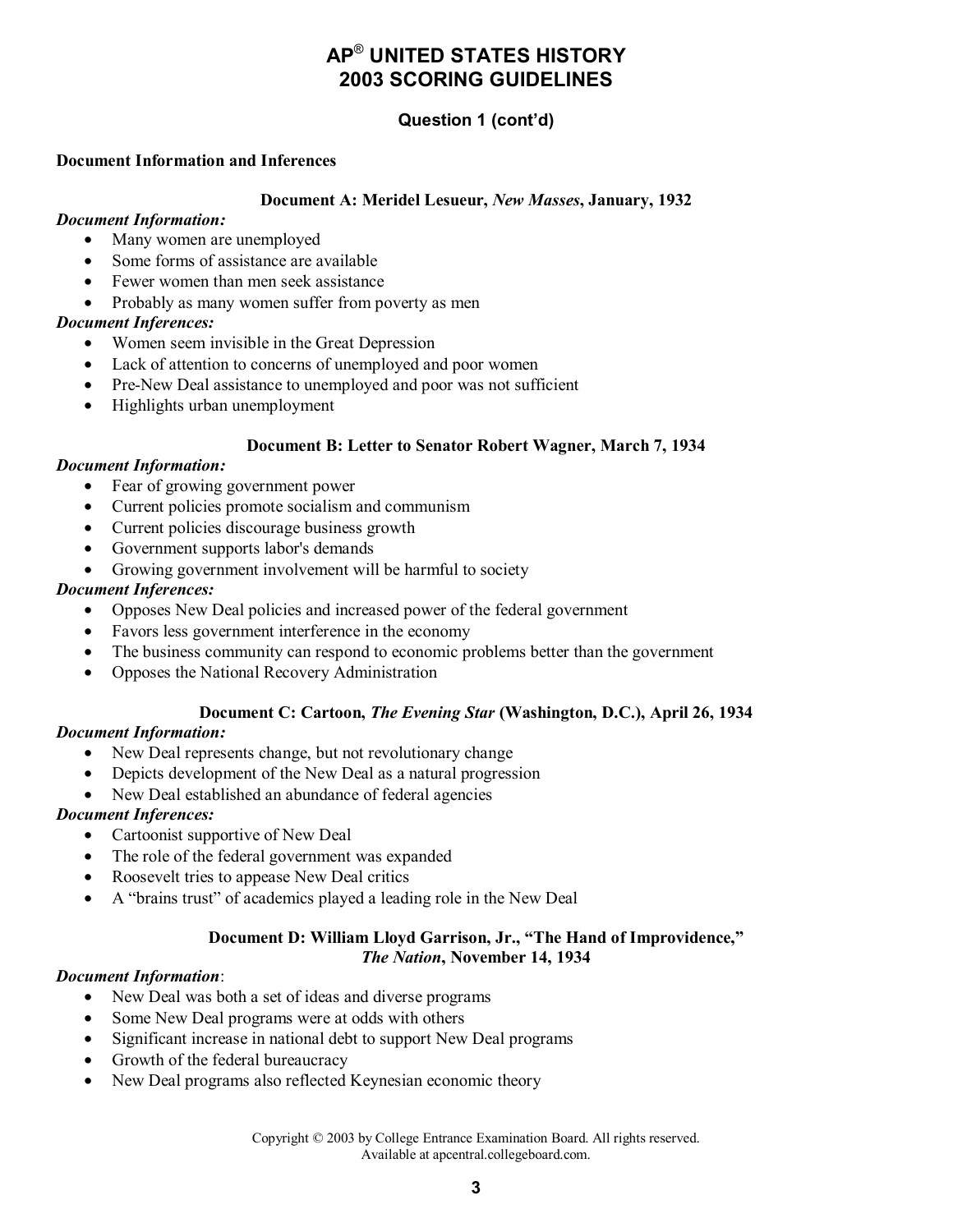# **Question 1 (cont'd)**

#### *Document Inferences*:

- Critical of Keynesian theory of deficit spending
- Suggests that New Deal programs are unrealistic and impractical
- Some New Deal programs addressed economic problems and others slowed recovery
- The scope of the federal government greatly expanded

#### **Document E: Poster for Social Security, 1935**

#### *Document Information*:

- Federal government will provide monthly checks to those 65 and over
- Encourages people to apply for a Social Security number
- Details eligibility for Social Security
- Some workers are ineligible for Social Security

## *Document Inferences*:

- Federal government assumes some responsibility for the economic well being of the citizens
- Ideas of Dr. Francis Townsend are embedded within Social Security program
- Initially, Social Security had limited effectiveness as it did not address the needs of some Americans

#### **Document F: Charles Evans Hughes, majority opinion,**  *Schechter v. United States***, 1935**

#### *Document Information*:

- Case examined the codes of hours and wages for workers
- The case refers to workers who are not employed in interstate commerce
- The court rules against the expansion of federal government power

## *Document Inferences*:

- Court invalidates the National Industrial Recovery Act (NIRA) because it gave the federal government powers of economic regulation that could not be justified under the interstate commerce clause
- Court rules that federal government could not regulate the economy in a significant way
- Decision was perceived as threatening to other New Deal economic measures

## **Document G: NBC radio broadcast, John L. Lewis, December 13, 1936**

## *Document Information*:

- Lack of acceptable working conditions leads to labor unrest
- Employers oppose collective bargaining
- Accuses large companies, such as US Steel and GM, of breaking existing labor laws
- Workers have the right to unionize and to bargain collectively

## *Document Inferences*:

- Blames employers and companies for recent "widespread labor unrest"
- Supports the National Labor Relations Act (Wagner Act), a landmark legislation for organized labor
- Anticipates outbreak of sit down strikes

#### **Document H: "The New Deal in Review" editorial in**  *The New Republic***, May 20, 1940**

#### *Document Information*:

- New Deal changed the role of government
- New Deal created many new federal agencies and a more efficient executive branch
- Judicial branch revitalized by legislation and especially by new appointments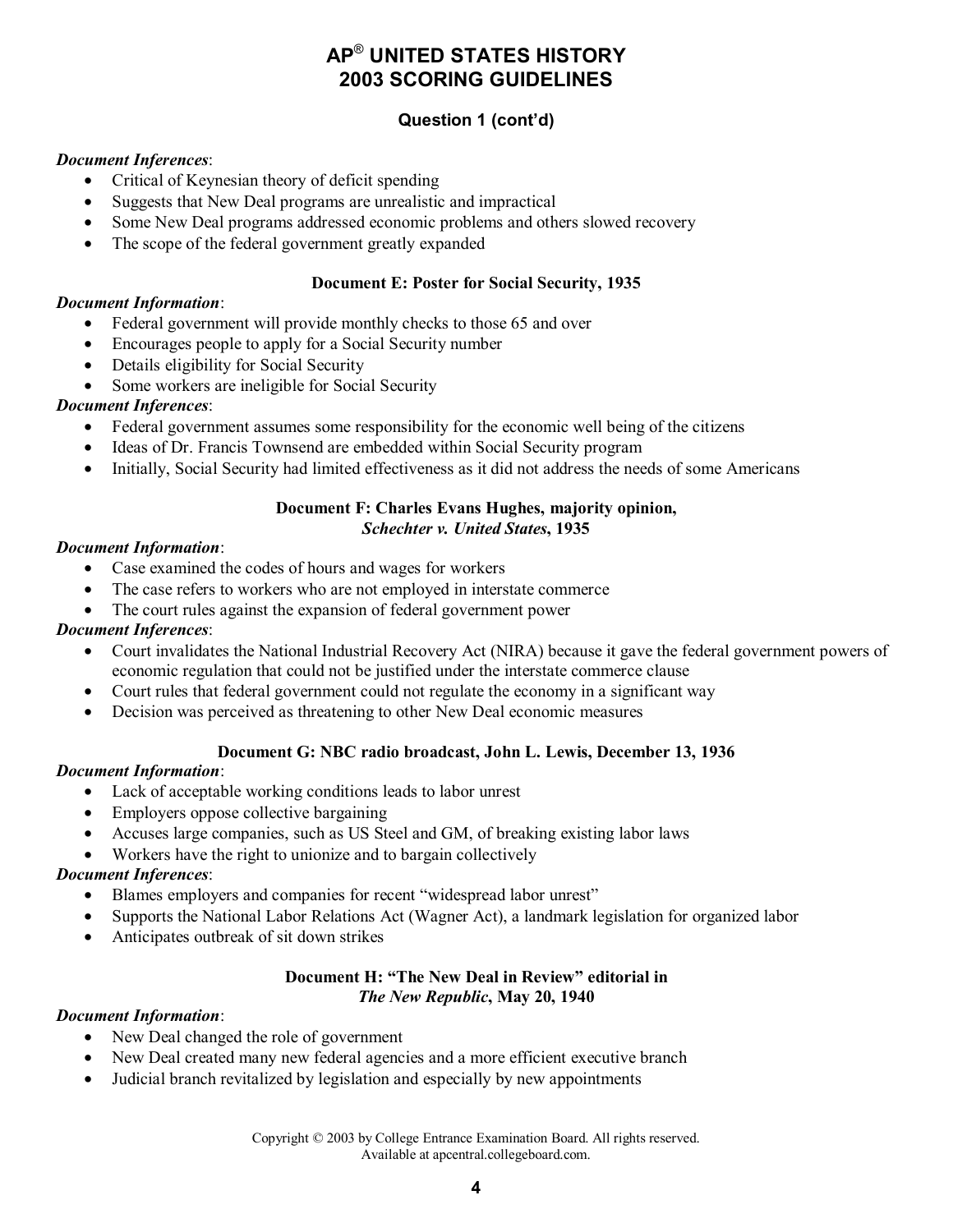# **Question 1 (cont'd)**

#### *Document Inferences*:

- Strong support of New Deal and the expanded role of the federal government
- The country will be better in the future because of the New Deal
- Federal government responsive to popular will
- Conservative Supreme Court had opposed early New Deal programs
- Shift of Supreme Court to support New Deal

# **Document I: "The Roosevelt Record," editorial in** *The Crisis***, November 1940**

## *Document Information:*

- Roosevelt administration attempted to include African Americans in New Deal programs
- Federal government continued segregation in some programs
- African Americans now view the federal government as more supportive

# *Document Inferences:*

- The New Deal created employment opportunities for African Americans throughout the nation
- Long standing patterns of discrimination and segregation persisted
- African Americans voted for Roosevelt and the Democratic Party
- The Roosevelt administration was effective in garnering the support of African Americans despite its limitations

## **Document J: Chart, Unemployment of nonfarm workers by percentage and number**

# *Document Information:*

- Unemployment spiked in early 1920s, then peaked in 1933, and then rose again in 1937-38
- Numbers of unemployed (12.8 million) increased to nearly 40 percent by 1933
- Does not include farm workers in unemployment figures
- Significant decline in unemployment after 1938

# *Document Inferences:*

- Shows relatively low unemployment during most of the 1920s
- "Roosevelt Recession" of 1937-38 caused by reduction in federal government spending
- World War II had greater impact on reducing unemployment than New Deal programs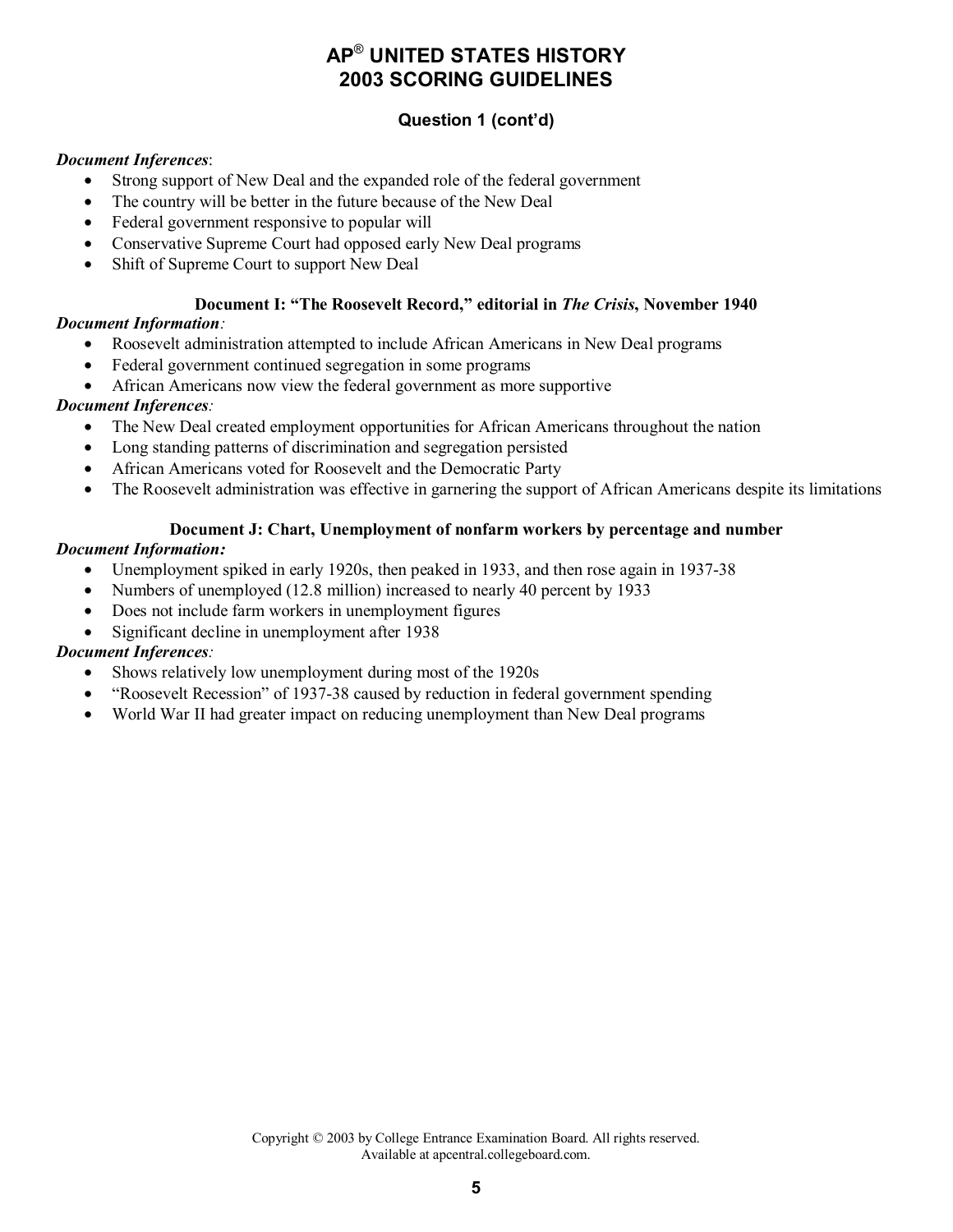#### **Question 1 (cont'd)**

#### **Commonly Seen Outside Information**

relief, recovery, reform First New Deal, Second New Deal New Deal as continuation of Progressivism

Herbert Hoover "rugged individualism" Reconstruction Finance Corporation (RFC)

Banking, Business and Stock Market "run on bank" bank holiday stock market crash Black Tuesday (Oct. 29, 1929) buy on margin Smoot-Hawley Tariff Emergency Banking Act Federal Deposit Insurance Corporation (FDIC) Glass-Steagall Act Securities and Exchange Commission (SEC)

"brains trust": Rexford Tugwell, Raymond Moley, Adolf Berle Harold Ickes Harry Hopkins

Agricultural distress Agricultural Adjustment Act (AAA) "Dust Bowl" John Steinbeck, *The Grapes of Wrath* 

Unemployment

Hoovervilles Bonus March "forgotten man" Federal Emergency Relief Administration (FERA) Civil Works Administration (CWA) Public Works Administration (PWA) Civilian Conservation Corps (CCC)

"fireside chats" "Hundred Days" National Industrial Recovery Act (NIRA) National Recovery Administration (NRA) codes Section 7a Blue Eagle, "We Do Our Part"

Tennessee Valley Authority (TVA) Rural Electrification Administration (REA) Wagner National Labor Relations Act National Labor Relations Board (NLRB) "sit down strikes" Congress of Industrial Organizations (CIO) Fair Labor Standards Act "Roosevelt Recession" (1937-38) laissez-faire "deficit spending" "prime the pump" Huey Long "Share Our Wealth" Father Coughlin Dr. Francis Townsend Eleanor Roosevelt Frances Perkins Mary McLeod Bethune Social Security Aid to dependent children, disabled Unemployment compensation Workplace contributions "welfare state" Works Progress Administration (WPA) Federal Writers' Project Federal Theatre Project Federal Music Project National Youth Administration (NYA) "court packing" plan Hugo L. Black World War II military preparedness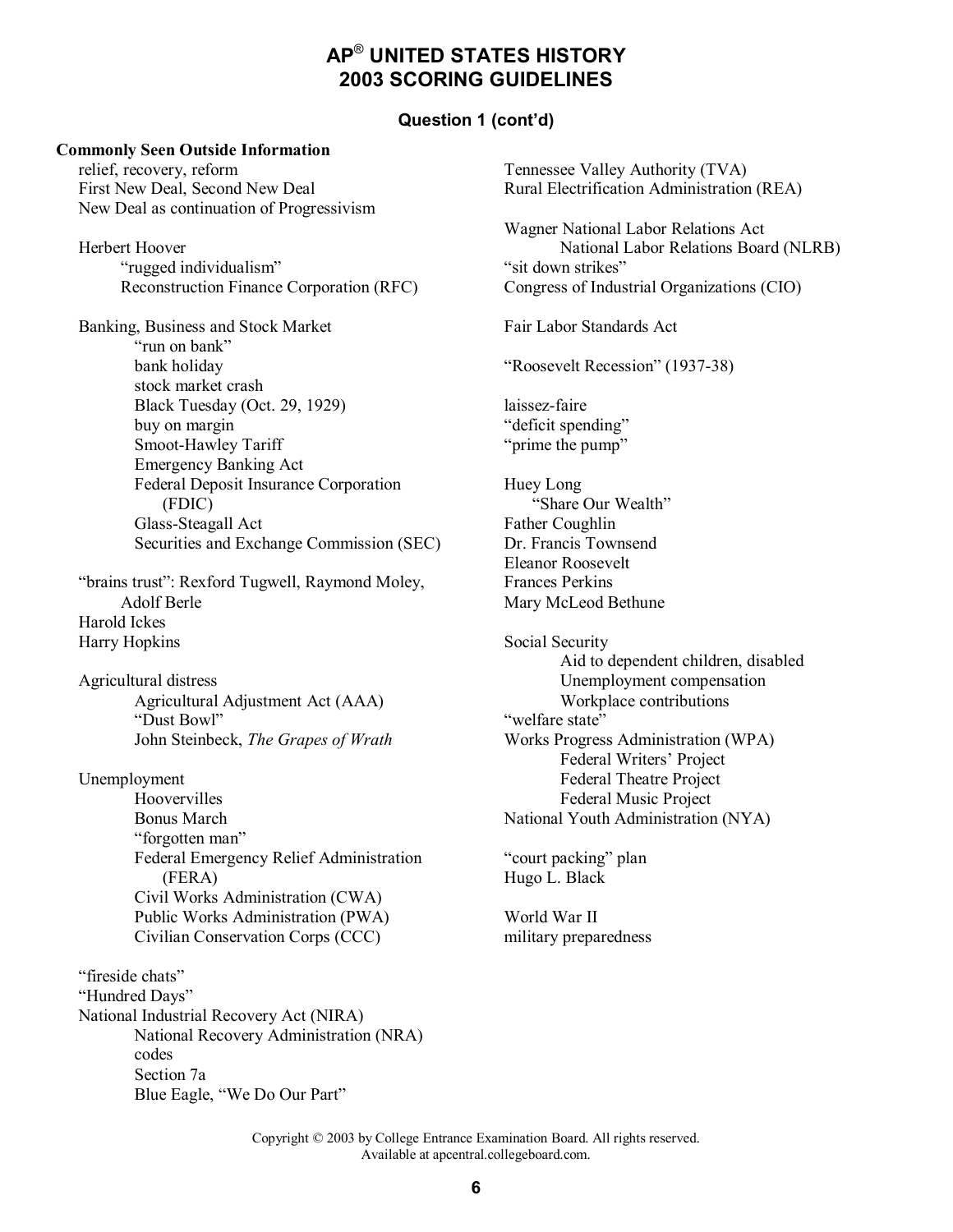# **Question 2**

#### **Standards**

Evaluate the extent to which the Articles of Confederation were effective in solving the problems that confronted the new nation.

#### **The 8-9 Essay**

- Contains a clear, well-developed thesis that evaluates the extent to which the government under the Articles was effective in solving the problems confronting the new nation
- Supports the thesis with substantial, specific, relevant information
- Has substantive analysis explicitly evaluating both the effectiveness and ineffectiveness of the government under the Articles; treatment need not be balanced
- May contain minor errors
- Is well-organized and well-written

#### **The 5 -7 Essay**

- Presents a thesis that evaluates the extent to which the government under the Articles was effective in solving the problems confronting the new nation
- Supports the thesis with some specific, relevant information
- Has some analysis explicitly evaluating the effectiveness and/or ineffectiveness of the Articles of Confederation; may deal with only one or the other
- May contain errors that do not seriously detract from the quality of the essay
- Has acceptable organization and acceptable writing

#### **The 2-4 Essay**

- May lack a thesis, or have a partially developed thesis
- Provides few relevant facts, or lists facts with little or no application to the thesis
- May contain mostly generalizations; or has limited analysis evaluating the effectiveness or ineffectiveness of the Articles of Confederation
- May contain major errors that detract from the essay
- May be poorly organized and/or poorly written

#### **The 0-1 Essay**

- Lacks a thesis or simply restates the question
- Demonstrates an incompetent or inappropriate response
- Contains substantial factual errors
- Is poorly organized and/or poorly written

#### **The — Essay**

• Is completely off-topic or blank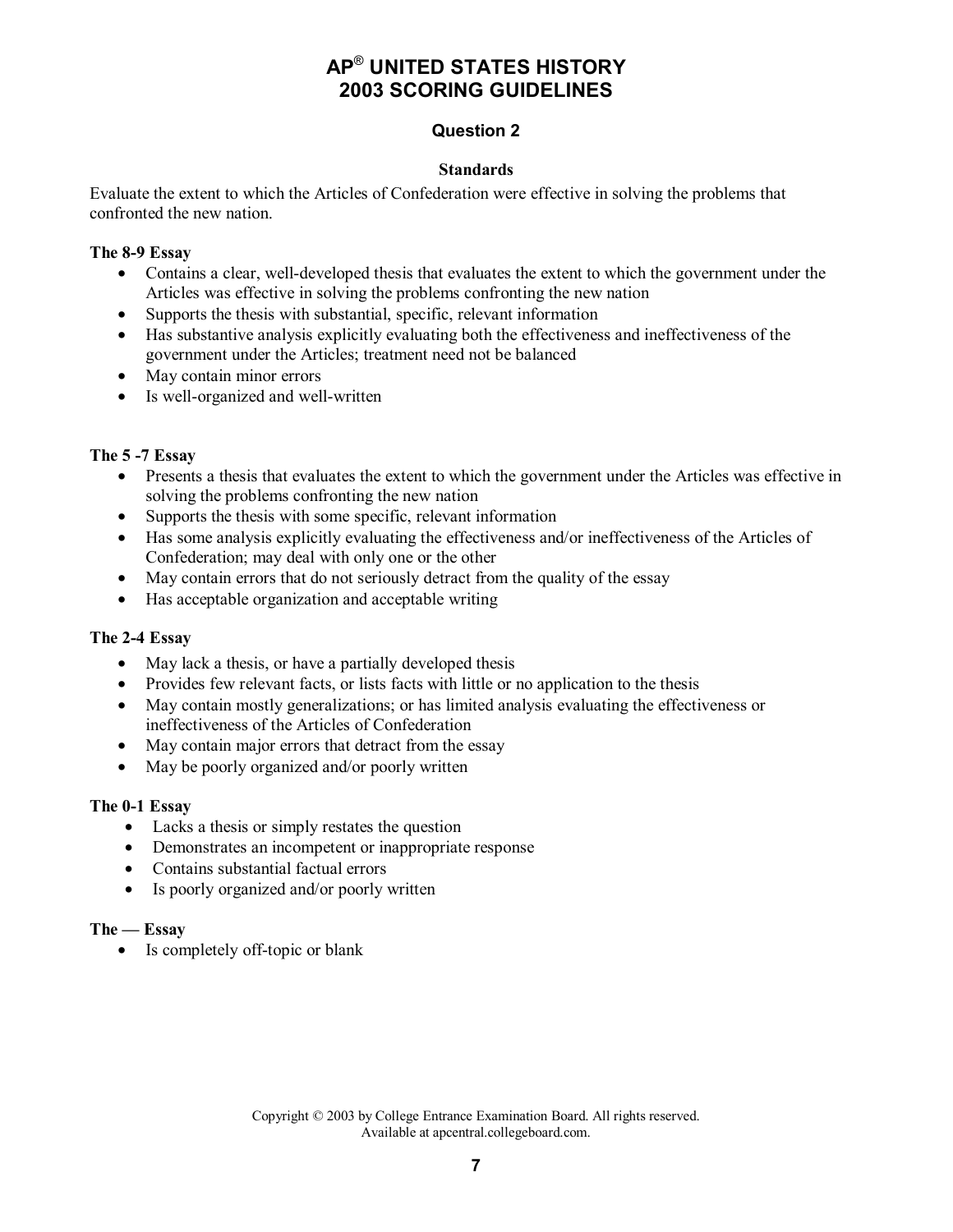# **Question 2 (cont'd)**

#### **Fact Sheet**

**Evaluate the extent to which the [government under the] Articles of Confederation were [was] effective in solving the problems that confronted the new nation.** 

#### **A. WAYS IN WHICH THE GOVERNMENT UNDER THE ARTICLES WAS EFFECTIVE IN SOLVING PROBLEMS CONFRONTING THE NEW NATION**

(Although the Articles were not technically ratified until 1781, one can assume that answers from 1777 onward should be considered acceptable. Although the question does not use the words "government under the Articles," we presume that is implicit because the document itself, the Articles, did not solve many problems and that would pose a very limiting question.)

Facts More Commonly Found in Student Papers:

- Recognized the desire of the states for limited central government
- Got most states to surrender claims to lands west of the Appalachians by 1781 that would become the source of revenues and future states
- Despite weaknesses, the central government did keep the Confederation together until it was replaced and did keep the nation out of war
- Government attempted to deal with the problem of foreign and domestic debts
- Land Ordinance of 1785 provided for the sale of public lands in the West; provisions included surveying land, and providing for public education
- NW Ordinance of 1787 established territorial procedures for the admission of the five states as equal and prohibited slavery in that territory
- Waged the Revolutionary War
- Negotiated the Treaty of Paris ending the war with Great Britain
- Authorized the meeting of the Constitutional Convention in 1787 and put the proposed document before the states for ratification (even though provision for ratification by 9 states violated Article 13 – the requirement for unanimous approval of any changes.)

Facts Less Commonly Found in Student Papers:

- Negotiated mutual defense treaty with France
- Debt was \$41.2 million, including a foreign debt of \$7.9 million
- The government succeeded in reducing much of the domestic debt to about 6 million although increasing the international debt to 10.2 million
- Established a bureaucracy that continued after 1789 and was incorporated into the new government under the Constitution, namely Departments of War, Finance, and Foreign Affairs, and the Post Office
- Land Ordinance 1785 provided for the sale of public lands in the West at \$1/acre with a 640-acre minimum; about \$760,000 would be received during the Confederation Period. Provisions included surveying land along the lines used in establishing New England Towns (square mile sections divided into 640 acre sections, with a section set aside for schools.)
- Negotiated commercial treaties with France, Sweden, Holland, Prussia, and Morocco and borrowed money from Holland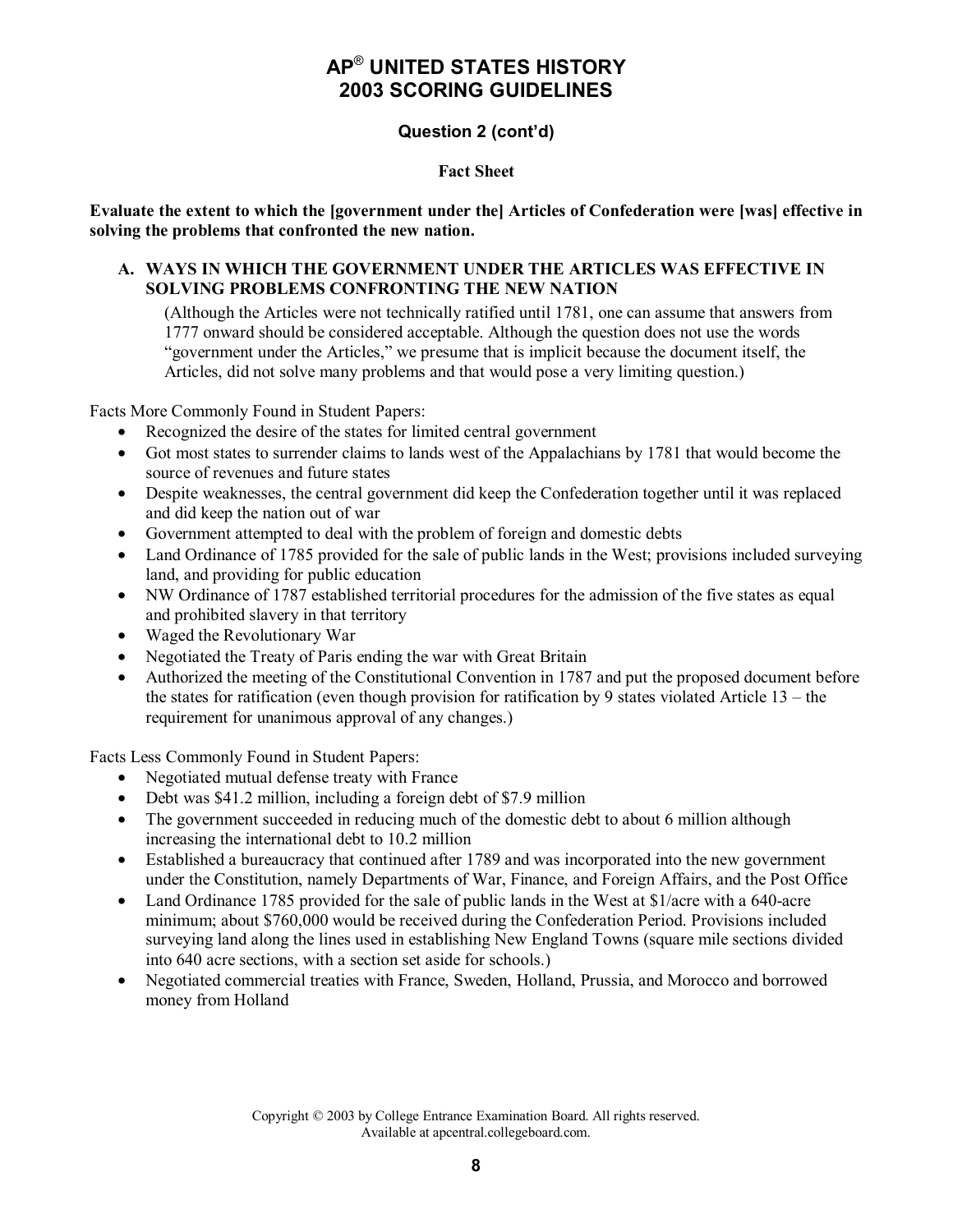# **Question 2 (cont'd)**

# **B. WAYS IN WHICH THE GOVERNMENT UNDER THE ARTICLES WAS LESS EFFECTIVE, OR INEFFECTIVE, IN SOLVING PROBLEMS CONFRONTING THE NEW NATION**

Facts More Commonly Found in Student Papers:

- Decentralized government with limited sovereignty; only a league of friendship and therefore limited in its effectiveness
- Most actions by Congress required nine votes and amendments required unanimous vote
- Articles lacked a provision for independently raising revenues by duties or through taxation without the consent of the states, which twice failed to approve such amendments
- Was able to obtain only a limited amount of the taxes requisitioned from the States
- Lack of an Executive Department in the government to provide leadership
- Failed to halt tariff conflicts between the states no control of interstate commerce
- Failed to halt the abuses of paper money
- Central government could not raise an army or establish a navy on its own or call forth the militia and therefore could not provide adequate protection in the Northwest or the South or help Massachusetts quell Shays' Rebellion
- Lack of an independent Judiciary
- Issued a currency during the revolution that became highly inflated ("Continentals"), nearly worthless, and eventually required the government to issue new certificates to repay domestic debts
- Failed to halt tariff conflicts between the states, particularly by Rhode Island, Massachusetts, Connecticut, Pennsylvania, and Georgia — no control of interstate commerce
- Despite commercial treaties, the government generally failed to establish a strong, effective diplomatic presence in international affairs

Facts Less Commonly Found in Student Papers

- Jay-Gardoqui Treaty accepted Spain's closure of the lower Mississippi to American ships in exchange for a commercial treaty favorable to New England, which aroused great opposition within the Southern and Western regions for its favoritism
- Unable to get Britain to reopen trade with the West Indies or to restore much of the imports into Britain (notably rice, indigo, and tobacco), while, at the same time, flooding the States with manufactured goods to the detriment of American producers. Result was huge balance of trade deficit, deflation and depression during the 1785-87 period
- Unable to get passage of navigation laws to limit ships from nations not having commercial treaties with the U.S., Great Britain in particular
- No resolution with England regarding debts owed between Americans and the English, the treatment of Loyalists, the economic losses due to the more than 50,000 slaves who left with the British, and British provocations along the borders and their encouragement of Indian attacks there; western territories and southern states were vulnerable, especially Georgia
- No provision for admitting new states other than Canada and other existing British colonies
- Failed to halt the abuses of paper money, particularly by Georgia, North Carolina, New Jersey, and especially Rhode Island; New York, South Carolina, and Pennsylvania handled theirs satisfactorily
- Unable to foster any real sense of nationalism, although a nationalist group does eventually emerge that engineered the calling of the Constitutional Convention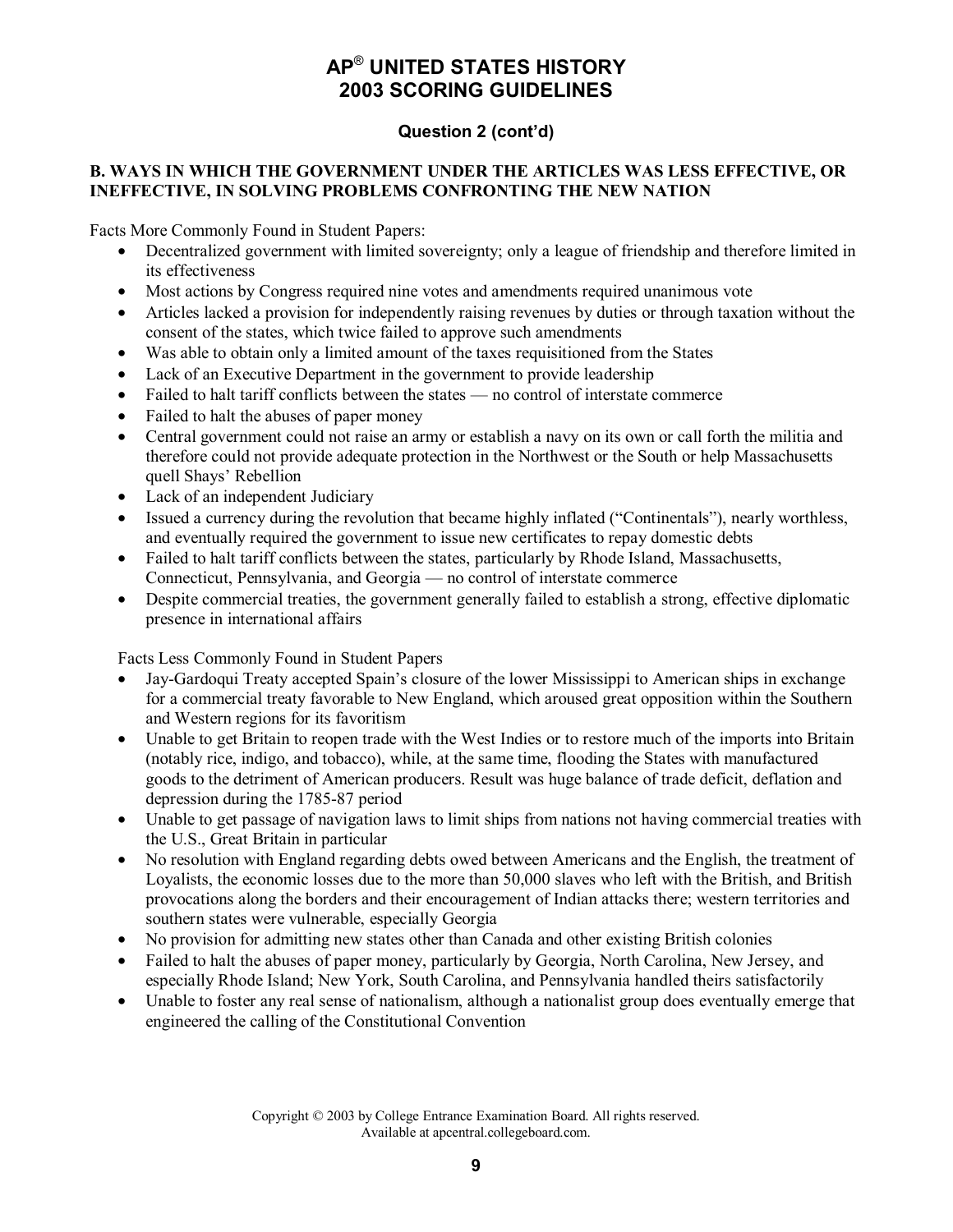# **Question 3**

In what ways did developments in transportation bring about economic and social change in the United States in the period 1820-1860?

## **The 8-9 Essay**

- Contains a clear, well-developed thesis that addresses economic and social change brought about by developments in transportation from 1820 to 1860
- Supports the thesis with considerable relevant historical information
- Provides effective analysis of both economic and social change over time; treatment may be uneven
- May contain minor errors
- Is well organized and well written

## **The 5 -7 Essay**

- Contains a thesis that partially addresses economic and social change brought about by developments in transportation from 1820 to 1860
- Supports the thesis with some relevant historical information
- Provides some analysis of economic and social change; treatment of one category may be very limited
- May contain errors that do not seriously detract from the quality of the essay
- Has acceptable organization and writing

## **The 2-4 Essay**

- May contain a confused or unfocused thesis or simply paraphrases the question
- Provides little relevant historical information
- May focus on only one category of change or address only one transportation development with little or no analysis
- May contain major errors; often errors are outside the time period
- May be poorly organized and/or written

## **The 0-1 Essay**

- Lacks a thesis or simply restates the question
- Demonstrates an incompetent or inappropriate response
- Contains substantial factual errors
- Is poorly organized and/or poorly written

#### **The — Essay**

• Is completely off-topic or blank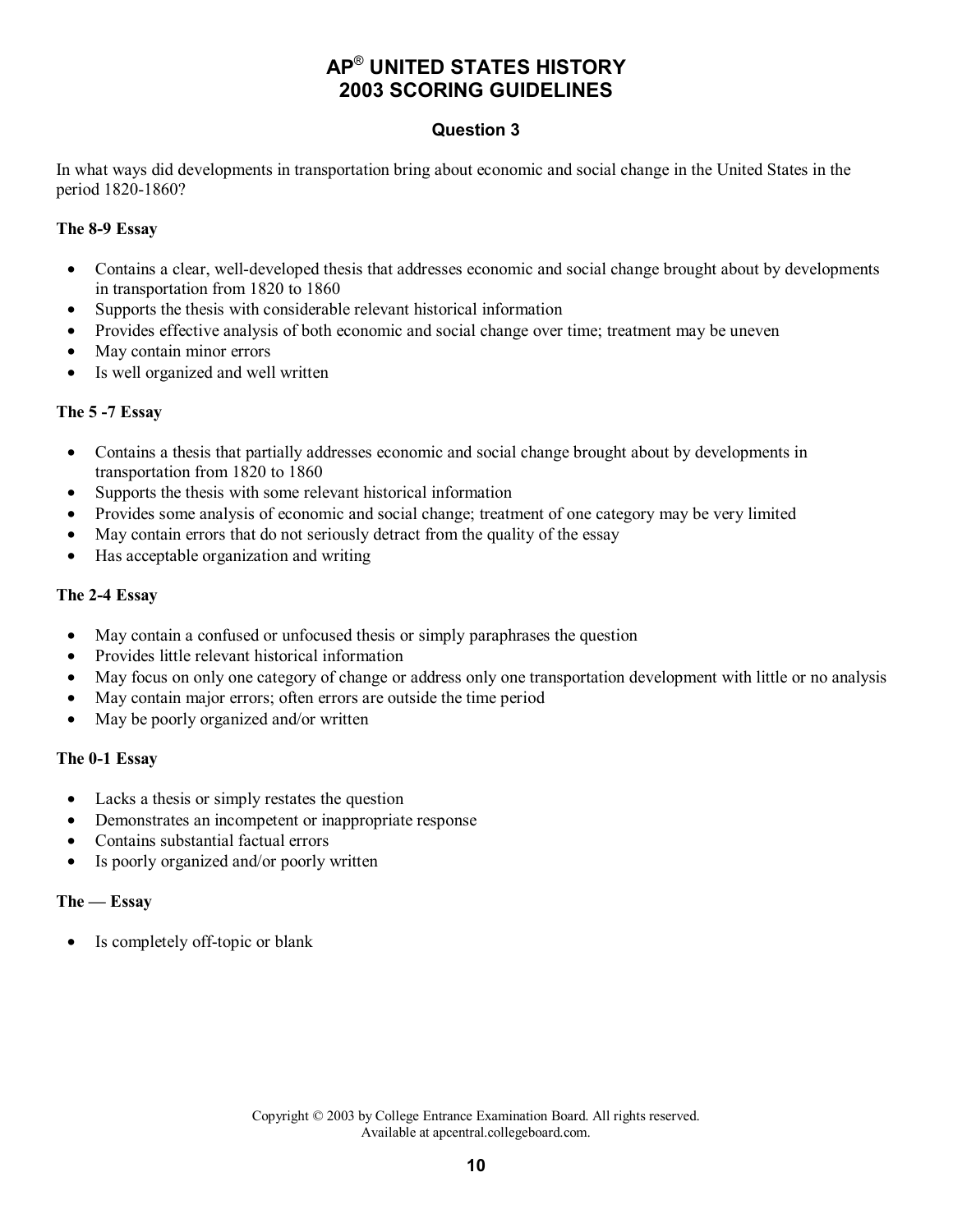#### **TRANSPORTATION DEVELOPMENTS:**

- Unpaved roads
- Paved turnpikes (toll roads)-1790s; advances in network of roads 1840-60; stagecoaches
- National Road (1811-38)
- Overland trails (Oregon mapped 1836, Great Migration begins 1843, Santa Fe: US survey of trail authorized 1825; Mormon 1846)
- Canal building: full effect felt in the 1820s and 1830s. (Little canal construction in east by the 1830s, went on in the west until 1850s)
- Erie Canal (1817-25: 350 miles)
- Steamboat (Fulton 1807: 700+ steamboats on Miss. & Ohio Rivers early 1830s)
- Clipper ships
- Steamships (1840s-1850s)
- Railroads (beginning in 1830s); by 1860s, approximately 30,000 miles of track, inc. 9,280 in South; 1829 Baltimore & Ohio nation's first RR with 13 mi. track; cost of transp. down 95% while speed up 500%.
- Pony Express (1859)

# **NOT IN TIME PERIOD:**

- *Transcontinental RR constructed*
- *RR's on Great Plains (effects on Plains Indians/buffalo*
- *slaughter/cattle drives/cowboys)*
- *Henry Ford/automobile*
- *Gilded Age tycoons (Rockefeller/Carnegie)*
- *steel rails*
- *electric trolleys/suburbanization*

# **AP**® **UNITED STATES HISTORY 2003 SCORING GUIDELINES**

# **Question 3 (cont'd)**

# **ECONOMIC CHANGE:**

- Market Revolution: emergence of national economy
- Steamboats and canals reduced freight rates to 1/10 of overland rates
- Cheap land/preemption/ speculation
- Demand for agricultural commodities; Ohio, Indiana, Illinois become the breadbasket
- Extended slavery
- Plantations in the Old Southwest; not many small commercial communities
- With advent of Erie Canal, the value of farm products in western New York and the Ohio Valley more than doubled
- Trade relationship tighter between New England and the Old Northwest; hurts trade relationship between the Old Northwest and the South. The East provides capital and markets. New York is favored over New Orleans. Change in Mississippi River traffic
- Emergence of industrialization in Northeast, i.e. Lowell Factory system
- 1840s increase in exports and by the 1850s American farmers are becoming more competitive in the world market
- *Gibbons v. Ogden (1824); Charles River Bridge case (1837)*
- Maysville Road veto (1830)
- Clay's American System (internal improvements, banks, protective tariff)
- Gadsden Purchase (1853)
- Kansas-Nebraska Act (1854) Stephen Douglas
- Bessemer Process for steel-making 1847-56
- California Gold Rush 1849
- Panics of 1837 and 1857
- Manifest Destiny

# **SOCIAL CHANGE:**

- Urbanization: poverty in cities leading to social reform movements
- Urbanization (i.e. Cincinnati ["Porkopolis"])
- Westward migration (Mormons, Whitmans)
- Extension of slavery
- New Englanders going into old Northwest; they bring with them a zeal of orderly community development and an interest in education
- Old Southwest control by the gentry in terms of politics and religion
- Admission of new states
- Immigration (labor sources Irish) and Germans); population shift westward
- Dispersion (westward movement) and concentration (urbanization) of settlement is dependant on transportation facilities
- Lack of scientific agriculture and the stripping of natural resources.
- Squatters on land
- Absentee ownership of land
- Specialization in agriculturecommercial agriculture over subsistence
- Chicago-rail center and agricultural distributor to the West
- Mountain men/missionaries/newspapermen
- Lowell Factory System (provides job opportunities; mill girls)
- Indian wars and removal
- Gold Rush migration
- Manifest Destiny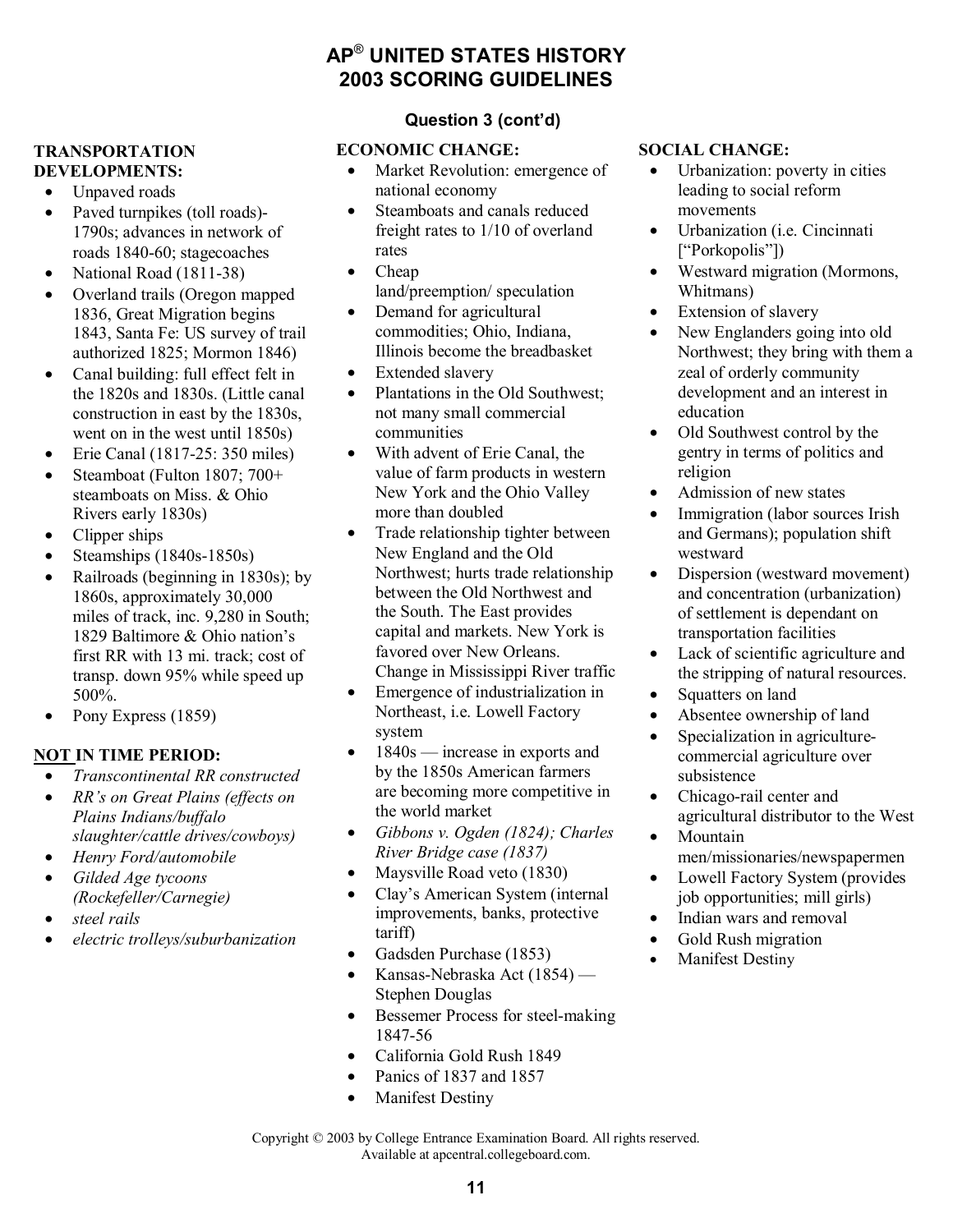# **Question 4**

Evaluate the impact of the Civil War on political and economic developments in TWO of the following regions: the South, the North, the West. Focus your answer on the period between 1865 and 1900.

#### **The 8-9 Essay**

- Contains a clear, well-developed thesis and evaluates the impact of the Civil War on political and economic developments in two regions, covering the period 1865 to 1900
- Supports the thesis with substantial, specific, and relevant information
- Presents a reasonably balanced treatment that effectively evaluates the impact of the Civil War on the political and economic developments of two regions
- May contain minor errors
- Is well-organized and well-written

## **The 5-7 Essay**

- Presents a thesis, which may be partially developed, and evaluates the impact of the Civil War on political and economic developments in two regions, covering the period 1865 to 1900
- Supports the thesis with some specific, relevant information
- Has limited and/or imbalanced treatment of the impact of the Civil War on political and economic developments in two regions
- May contain errors that do not seriously detract from the overall quality of the essay
- Has acceptable organization and writing

## **The 2-4 Essay**

- Contains a confused or undeveloped thesis that may not cover the entire time period 1865 to 1900
- Provides few relevant facts and little or no evaluation
- May address the political and economic developments in only one region OR may address only one development in two regions
- May contain major errors
- May be poorly organized and/or written

## **The 0-1 Essay**

- Lacks a thesis or simply restates the question
- Demonstrates an incompetent or inappropriate response
- Contains substantial factual errors
- Is poorly organized and/or poorly written

#### **The — Essay**

Is completely off-topic or blank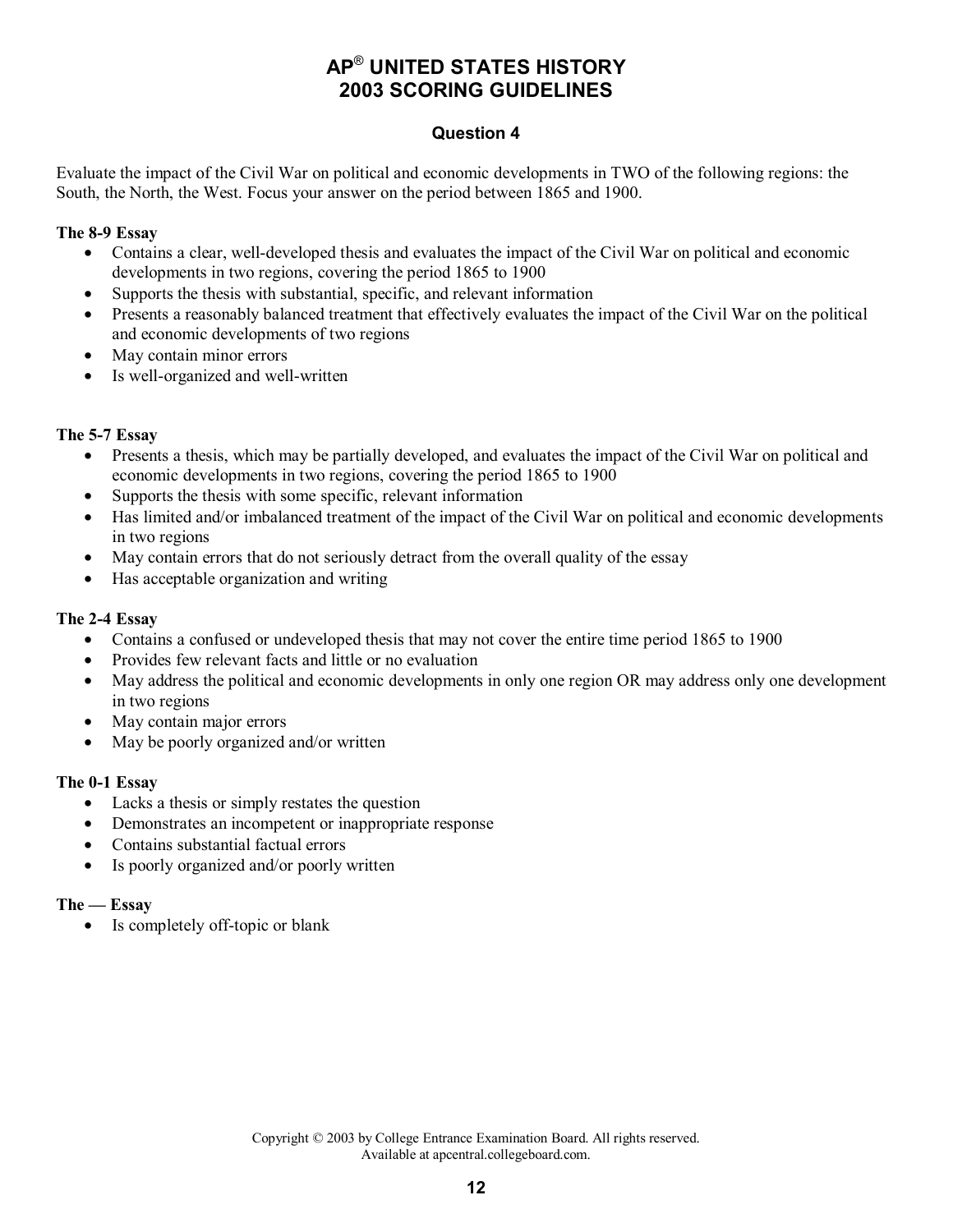# **Question 4 (cont'd)**

Evaluate the impact of the Civil War on political and economic developments in TWO of the following regions: The South, the North, the West. Focus your answer on the period between 1865 and 1900.

#### **The South**

|                                      | <b>Political Developments</b>                                                                                                                                                                                                                                                                                                                                                                                               | <b>Economic Developments</b>                                                                                                                                                                                                                                                                                                             |
|--------------------------------------|-----------------------------------------------------------------------------------------------------------------------------------------------------------------------------------------------------------------------------------------------------------------------------------------------------------------------------------------------------------------------------------------------------------------------------|------------------------------------------------------------------------------------------------------------------------------------------------------------------------------------------------------------------------------------------------------------------------------------------------------------------------------------------|
| -<br>-                               | Political dominance of the North<br>Supremacy of federal government over states<br>established                                                                                                                                                                                                                                                                                                                              | - 3.5 M slaves freed<br>- Property losses and damage                                                                                                                                                                                                                                                                                     |
| -                                    | Issues of nullification, secession, states' rights<br>settled for the time being                                                                                                                                                                                                                                                                                                                                            | - Labor force needed for plantations                                                                                                                                                                                                                                                                                                     |
| -<br>-<br>-<br>-<br>-<br>-<br>-<br>- | Johnson's Reconstruction Plan<br>Radical Republicans/ Radical Reconstruction<br>Abolition of slavery-13 <sup>th</sup> Amendment<br>Freedman's Bureau (March 1865)<br><b>Black Codes</b><br>Reconstruction Acts of 1867-Military Districts<br>scalawags and carpetbaggers<br>$14th$ , $15th$ Amendments<br>Ku Klux Klan - Nathan Bedford Forrest<br>White supremacy                                                          | - Tenancy and sharecropping<br>- Crop lien system<br>- Contract labor system<br>- Migration of African-Americans to<br>N&W<br>- New South-Henry Grady<br>- Investments by Northerners<br>- Growth of railway system in the<br>South<br>- Growth of industry in the South<br>- Birmingham-Steel<br>- Memphis-Lumber<br>- Richmond-Tobacco |
| -<br>-<br>-<br>-<br>-                | Disenfranchisement of African-Americans(e.g.<br>literacy tests, poll taxes, grandfather clauses)<br>Election of 1876/Compromise of 1877<br>Plessy v. Ferguson (1896)-Separate but equal<br>Jim Crow Laws<br>Segregation<br>Lynching<br>Redeemers/Bourbon Redeemers                                                                                                                                                          | - GA, NC, SC-Textiles<br>- Agricultural economy<br>- Deflation                                                                                                                                                                                                                                                                           |
| -<br>۰<br>۰                          | <b>Infrequently seen:</b><br>Oath of allegiance<br>Increased potential representation of southern<br>states as a result of the freeing of slaves<br>Civil Rights Acts (1866, 1875)<br>African-American officeholders (e.g. Blanche<br>K. Bruce, Hiram Revels)<br>Force Acts (1870)-Attempt to put down Klan<br>Amnesty Act (1872)<br>Booker T. Washington-Atlanta Compromise<br>speech (1895)<br>Civil Rights cases of 1883 |                                                                                                                                                                                                                                                                                                                                          |

**13**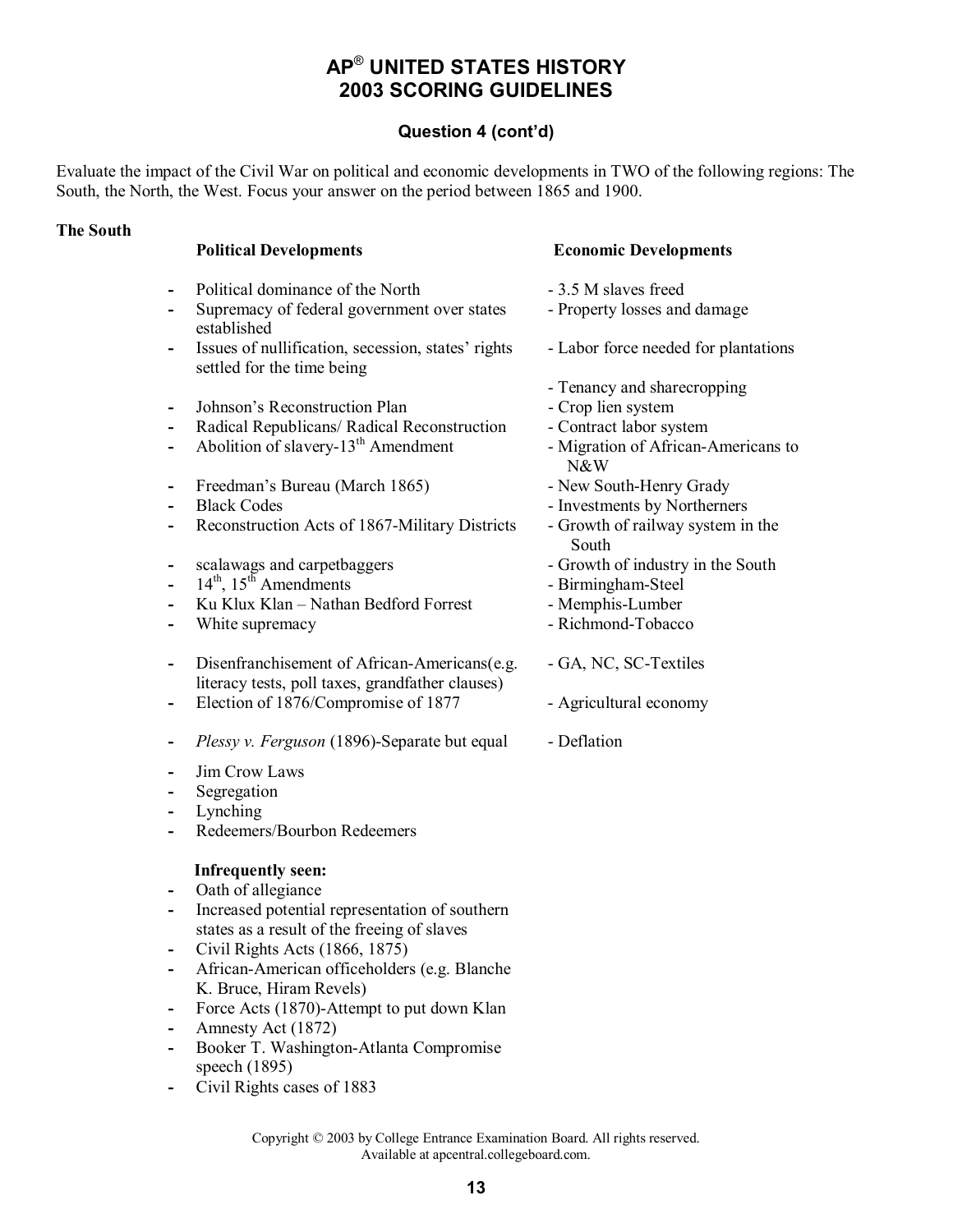# **Question 4 (cont'd)**

#### **The North**

#### **Political Developments Economic Developments**

- 
- 
- Established supremacy of federal government over states
- Impeachment of Andrew Johnson Laissez-faire & pro-business
- Radical Republicans  **Morrill Tariff Act (1861)**
- Thaddeus Stevens, Charles Sumner, Benjamin Wade
- Republicans—"waving the bloody shirt" Morrill Land Grant Act (1862)
- Election of 1868-US Grant Pacific Railway Act (1862)
- Scandals—Whiskey Ring and Credit Mobilier Panic of 1873 & 1893
- Election of 1876- Hayes/Tilden Greenbacks/silver issues
- 
- Rutherford B. Hayes Factories
- 
- 
- Party bosses and political machines-Boss Tweed
- 
- Impetus for women's suffrage movement Growing population/African-
- Beginnings of Progressivism Immigration-labor force

#### **Infrequently seen: Infrequently seen:**

- Strengthened principles of American Democracy - New inventions and laborsaving

- Political dominance of the North<br>
Civil War as a catalyst to transform America into industrial nation
	- government policies-tariffs, RR subsidies and land grants
	-
	- Homestead Act (1862)
	-
	-
	-
	-
- **Compromise of 1877** Plentiful capital, resources, labor
	-
	- Gilded Age More complex business organizations
- New immigrants  **Growth of industry-Steel**, Oil
	- Growth of railroads—Transcontinental
	- *Plessy v. Ferguson* (1896) Captains of Industry/ Robber Barons
		-
		- American migration to north and west
		-
		- Protective tariffs
		- Land grants to railroads
		- Urbanization

- technologies
- Labor Unions—NLU, Knights, AFL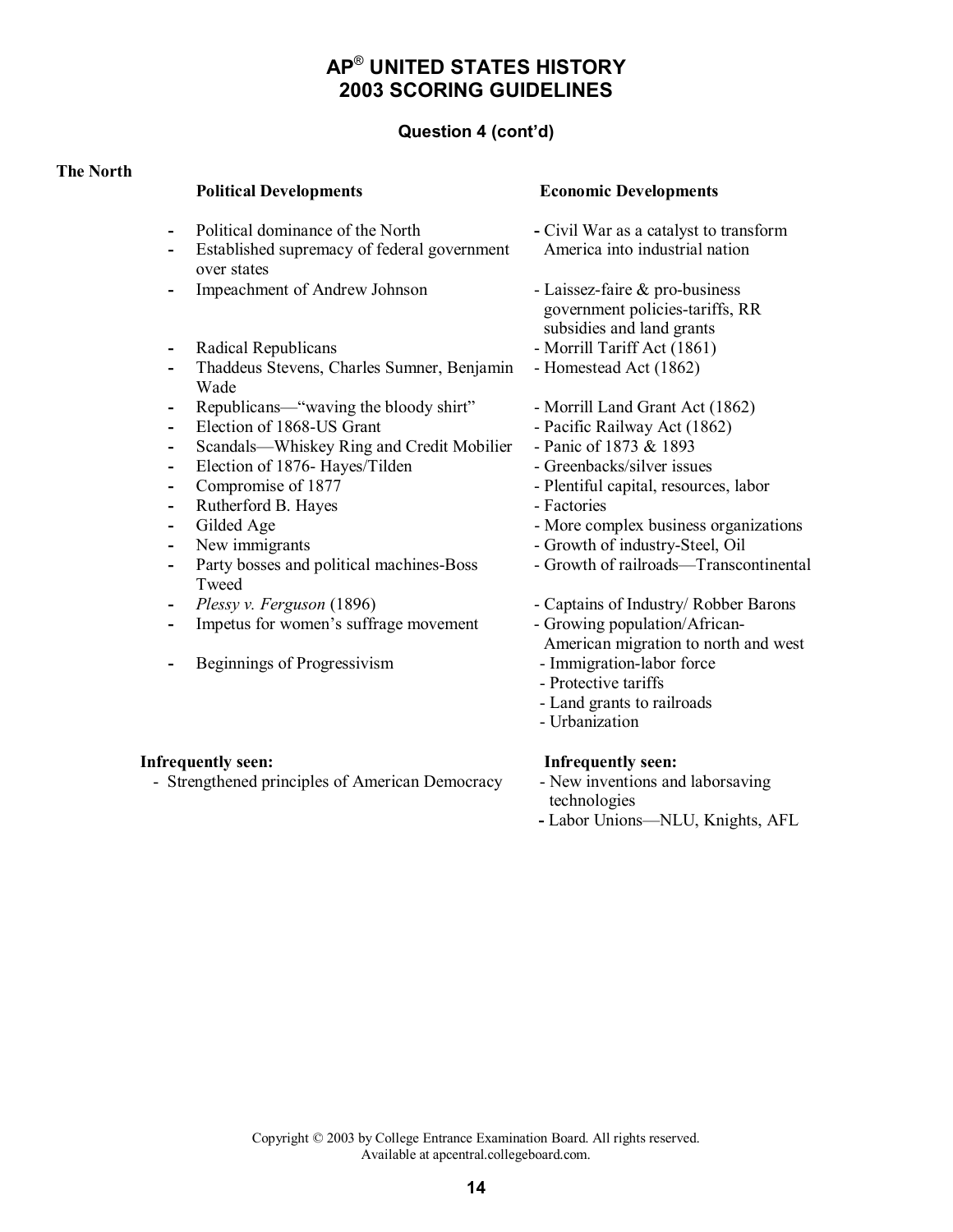## **Question 4 (cont'd)**

#### **The West**

- Settlement of West became important - Construction of railroads-Impact of

-Federal troops available for enforcing resettlement of Native Americans - Homestead Act (1862)-"sodbusters" - New inventions and technologies:

- 
- National Grange Movement 1868- Oliver H. Kelley
- 
- Interstate Commerce Act (1887) Mail order catalogs
- Chinese Exclusion Act (1882)
- Free silver movement
- Populists
- Beginnings of Progressivism

#### **Political Developments Economic Developments**

settlement, buffalo, Native Americans, cattle drives, opening of eastern markets - Cattle industry/Cattle drives-cowboys

Barbed wire-Joseph Glidden (1874)

- Indian Wars  **Farmers' alliances** 
	- Farmers' cooperatives
- Government subsidies African-American migration westward
	-

- Ocala Platform (1890) Gold and silver mining - Supreme Court cases: *Munn v. Illinois*  (1877) reversed by *Wabash v. Illinois* (1886)
- Omaha Platform (1892)
- Turner's Frontier Thesis

#### **Infrequently seen: Infrequently seen:**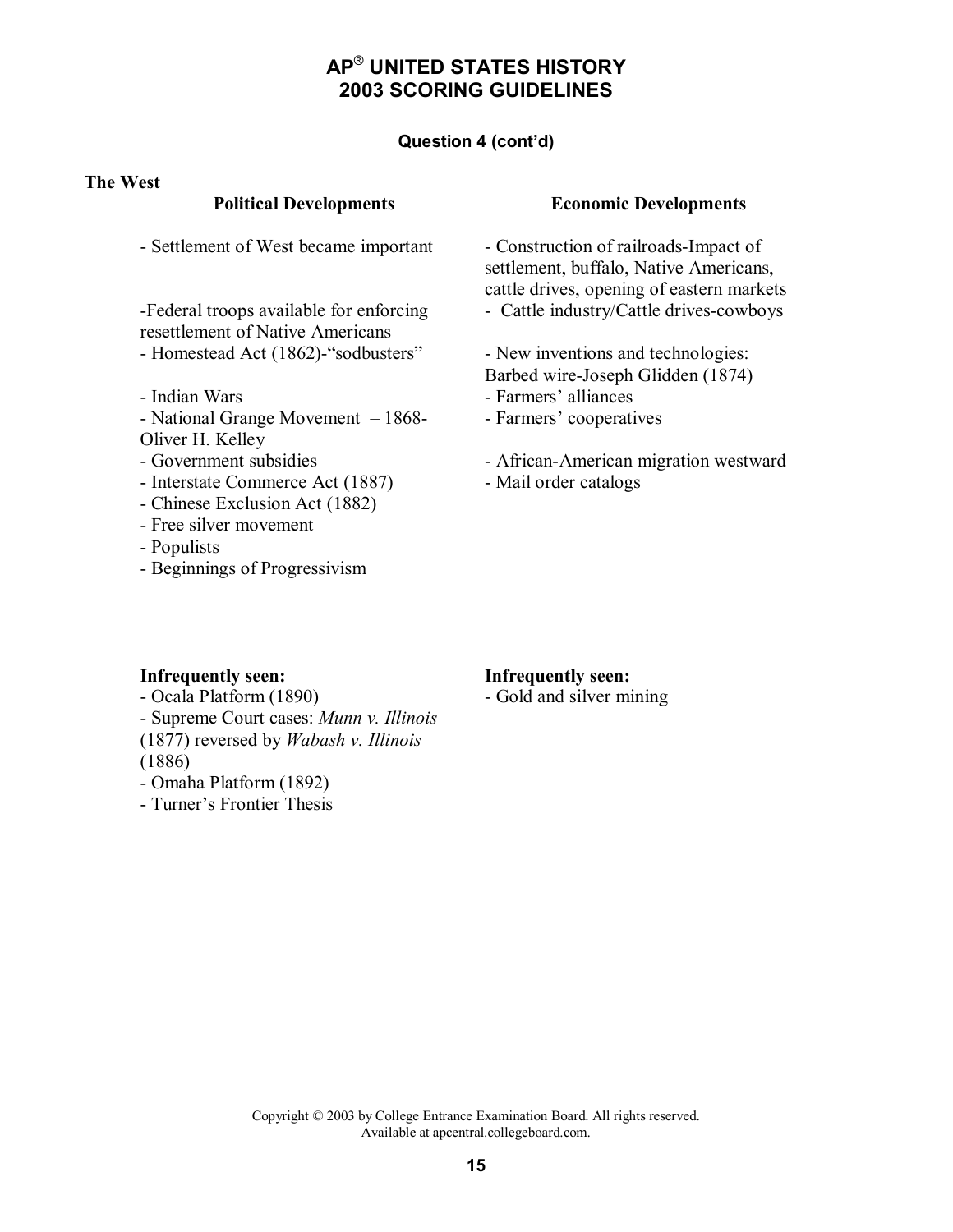# **Question 5**

#### **The 8-9 Essay**

- Contains a clear, well-developed thesis that compares/contrasts U.S. society in the 1920s and the 1950s in two of the three categories
- Develops the thesis with considerable, relevant supporting information about two of the three categories concerning U.S. society in the 1920s and the 1950s
- Provides effective analysis of both time periods in both categories, though may treat one time period or one category with less depth than the others
- May contain minor errors that do not detract from the overall quality of the essay
- Essay is well organized and well written

#### **The 5 -7 Essay**

- Contains a thesis that may be only partially developed that compares/contrasts U.S. society in the 1920s and the 1950s in two of the three categories
- Supports the thesis with some accurate information concerning U.S. society in the
- 1920s and the 1950s in two of the three categories
- Provides some analysis of both time periods in both categories, but may be imbalanced in its coverage
- May contain errors that do not seriously detract from the quality of the essay
- The essay has acceptable organization and writing

## **The 2-4 Essay**

- Contains a confused or unfocused thesis or simply paraphrases the question
- Provides few relevant facts, or lists facts with little or no application to the thesis
- Has little or no analysis
- May contain major errors

## **The 0-1 Essay**

- May paraphrase the question or lacks a thesis
- Demonstrates an incompetent or inappropriate response
- Has little or no understanding of the question
- May contain substantial factual errors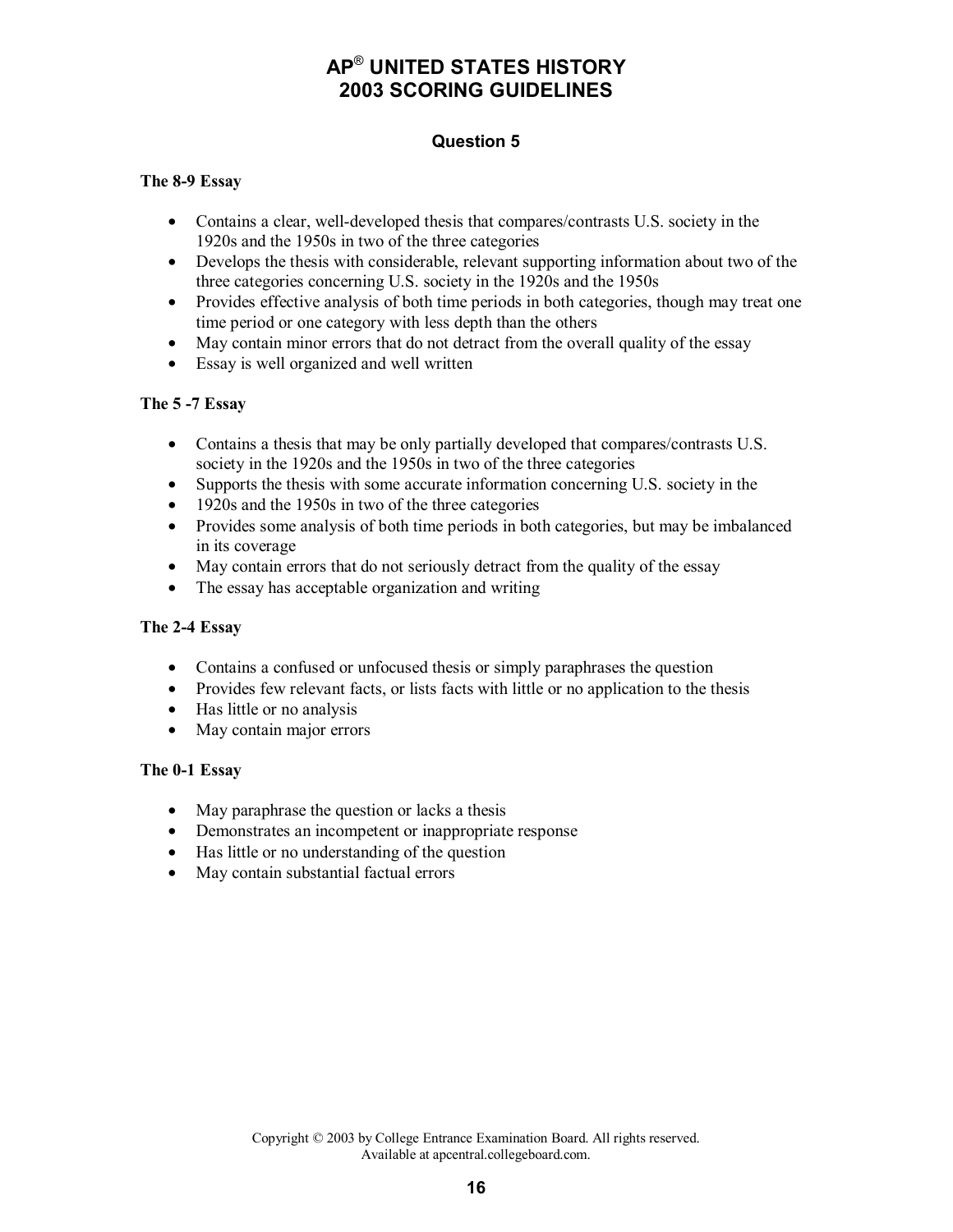# **Question 5 (cont'd)**

Compare and contrast U.S. society in the 1920's and the 1950's with respect to TWO of the following:

- **Race relations**
- **Role of women**
- **Consumerism**

#### **Race Relations, 1920s**

Tulsa Riot, 1921 Re-emergence of the Ku Klux Klan, lynching Growing oppression of Jim Crowism Marcus Garvey and repatriation, Back to Africa, Universal Negro Improvement Association Black Star Line Black migration to North — black population in the north more than doubles Anti-immigration laws; Emergency Quota Act, 1921; National Origins Act, 1924 Sacco and Vanzetti Segregated schools, neighborhoods evidence of continued discrimination Lowest-paying jobs; blacks barred from most labor unions Harlem Renaissance, Langston Hughes, Cotton Club, Zora Neale Hurston Jazz music in urban areas bring blacks and whites together — Bessie Smith, Duke Ellington, Count Basie, Louis Armstrong (last three, still viable in the 50s)

#### **Race Relations in 1950s**

Impact of the integration of the military and Truman's Committee on Civil Rights De jure vs. de facto segregation Brown vs. Topeka Board of Education (1954) — Thurgood Marshall "all deliberate speed" Rosa Parks MLK and his advocacy of nonviolent protest Montgomery Bus Boycott Bus desegregation ruled unconstitutional (Dec. 1956) Civil Rights Voting Act of 1957 Southern Christian Leadership Conference — fights against segregation and protection of the vote White Citizens Councils and the KKK defend segregation as a way of life Gov. Faubus and Little Rock: President Eisenhower sends in troops Medgar Evers Emmitt Till James Baldwin Nation of Islam Emergence of Malcolm X at the end of the 1950s Rock music integrates youth world (Elvis Presley) Motown Sports — Willie Mays, Hank Aaron, Joe Louis NBA — Chuck Cooper (Boston Celtics 1952), Bill Russell Paul Robeson (blacklisted)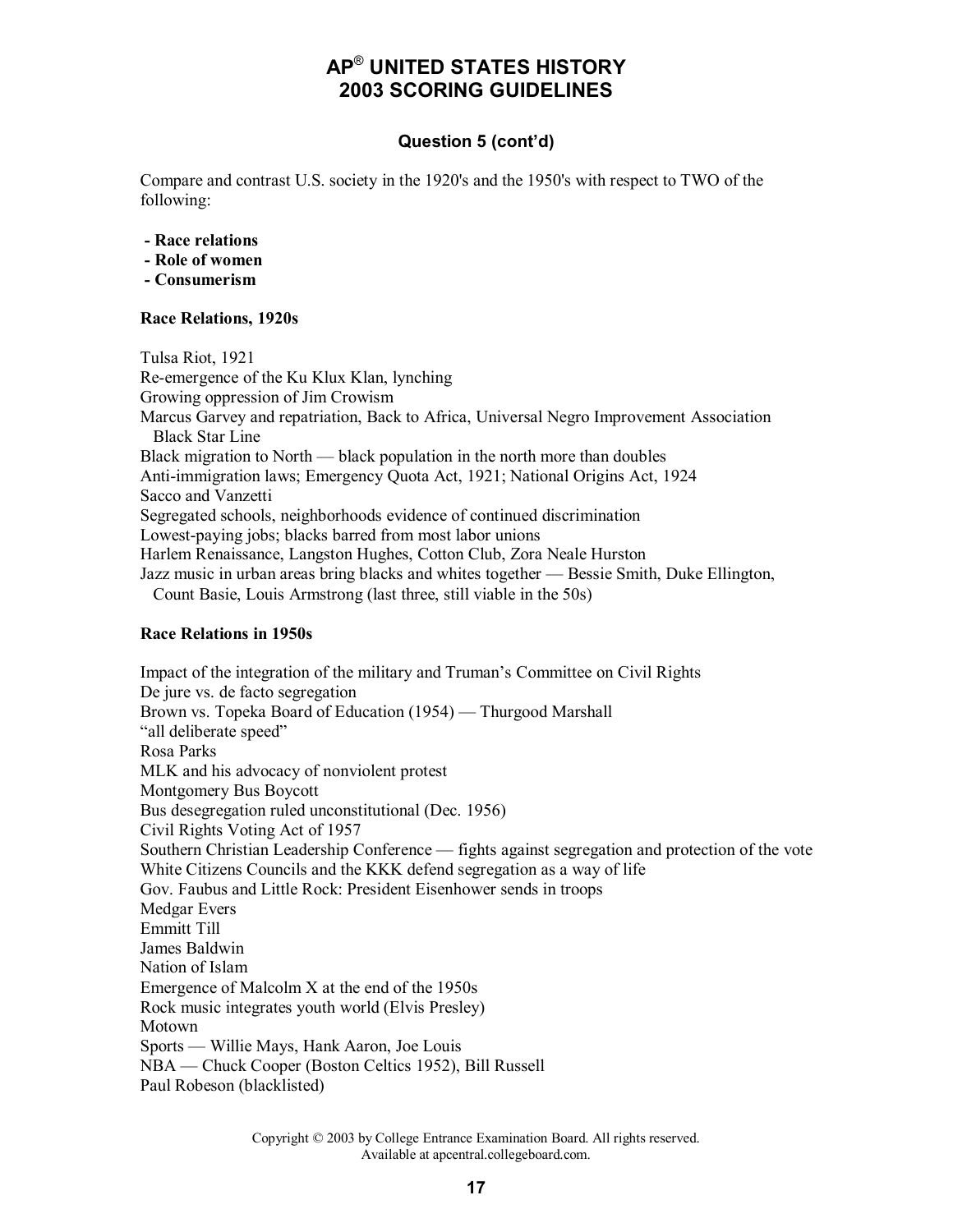#### **Question 5 (cont'd)**

#### **Role of Women, 1920s**

19<sup>th</sup> Amendment, 1920 League of Women Voters Equal Rights Amendment introduced WCTU and women smokers Aimee Semple McPherson Involvement in the Temperance Movement leading to Prohibition Impact of the "Roaring Twenties" Radical change in dress and behaviors (i.e., smoking and drinking), reversal of Victorian values, "New" (or Modern) Woman Flappers Clara Bow, the "It" girl Number of working women increases (mostly in garment industry and domestic service) Automobility New dating and mating rituals Jazz and nightclubs in northern cities Speakeasies Margaret Sanger, National Birth Control League

#### **Role of Women, 1950s**

Return to traditional gender roles after WWII Role of television in creating stereotypes in 1950s Father Knows Best, Leave It To Beaver, Donna Reed, June Cleaver, Alice Kramden, Ozzie and Harriett Women as homemakers Importance of conformity Baby boom Divorce rate drops The 1950s cult of domesticity The problem that has no name Oveta Culp Hobby — Ike's Cabinet (HEW) — exception to the rule Rosa Parks — the empowerment of women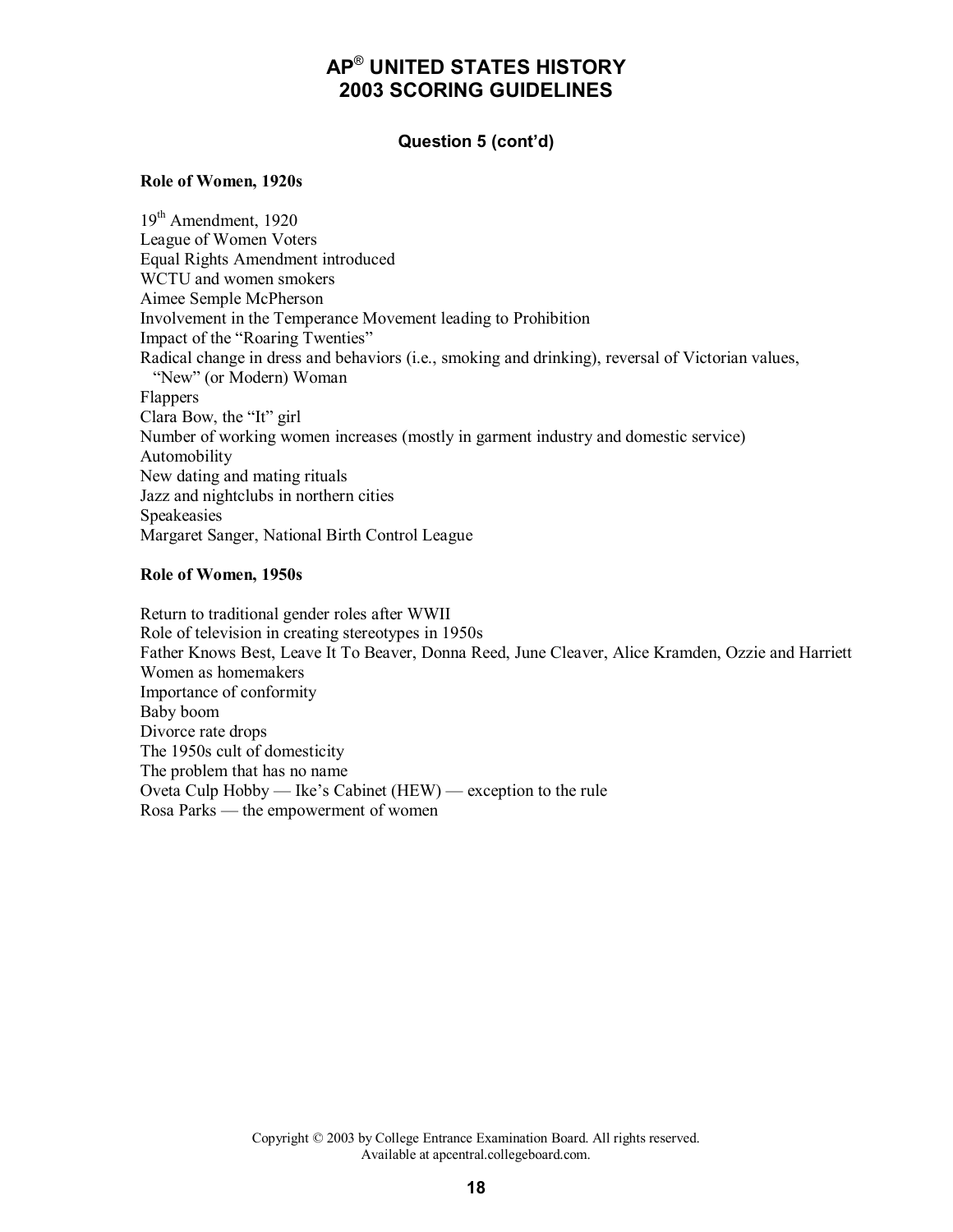## **Question 5 (cont'd)**

#### **Consumerism, 1920s**

Effect of "Age of Prosperity" Laissez-faire conservatism Andrew Mellon tax cuts Harding — Normalcy American System — Counter-offensive by management against labor Unrestrained capitalism — "invisible hand" of the market economy Production of consumer goods increases Advent of revolving credit, 1920s Installment buying and its impact on consumption Modern advertising Mass marketing of radio Rise of automated, modern appliances (makes things easier for women) Leisure time **Movies** Rise of spectator sports (mass consumption of sports) — Babe Ruth and The Dempsey-Tunney "Million-dollar-gate" fight Sinclair Lewis, *Main Street*, *Babbitt* F. Scott Fitzgerald, *Great Gatsby* Assembly line automobiles, Henry Ford Scientific management, Frederick Taylor Bruce Barton, *The Man Nobody Knows* Margin buying Stock Market Crash and the end of consumer confidence

#### **Consumerism 1950s**

Post WWII economic boom — war shortages created vast market for consumer goods Prosperity (though not shared by most African Americans) Expansion of interstate highway system (spurred automobile growth and movement) "Keeping up with the Joneses" Drive-ins — speed and convenience, McDonalds Spread of shopping centers Youth-spending on records, radios, cosmetics, cars exploding teen market Barbie, Mr. Potato Head Higher educated workforce led to greater prosperity Post-war boom in housing and automobile industry G.I. Bill makes home buying easier Affordable housing more available Levittown